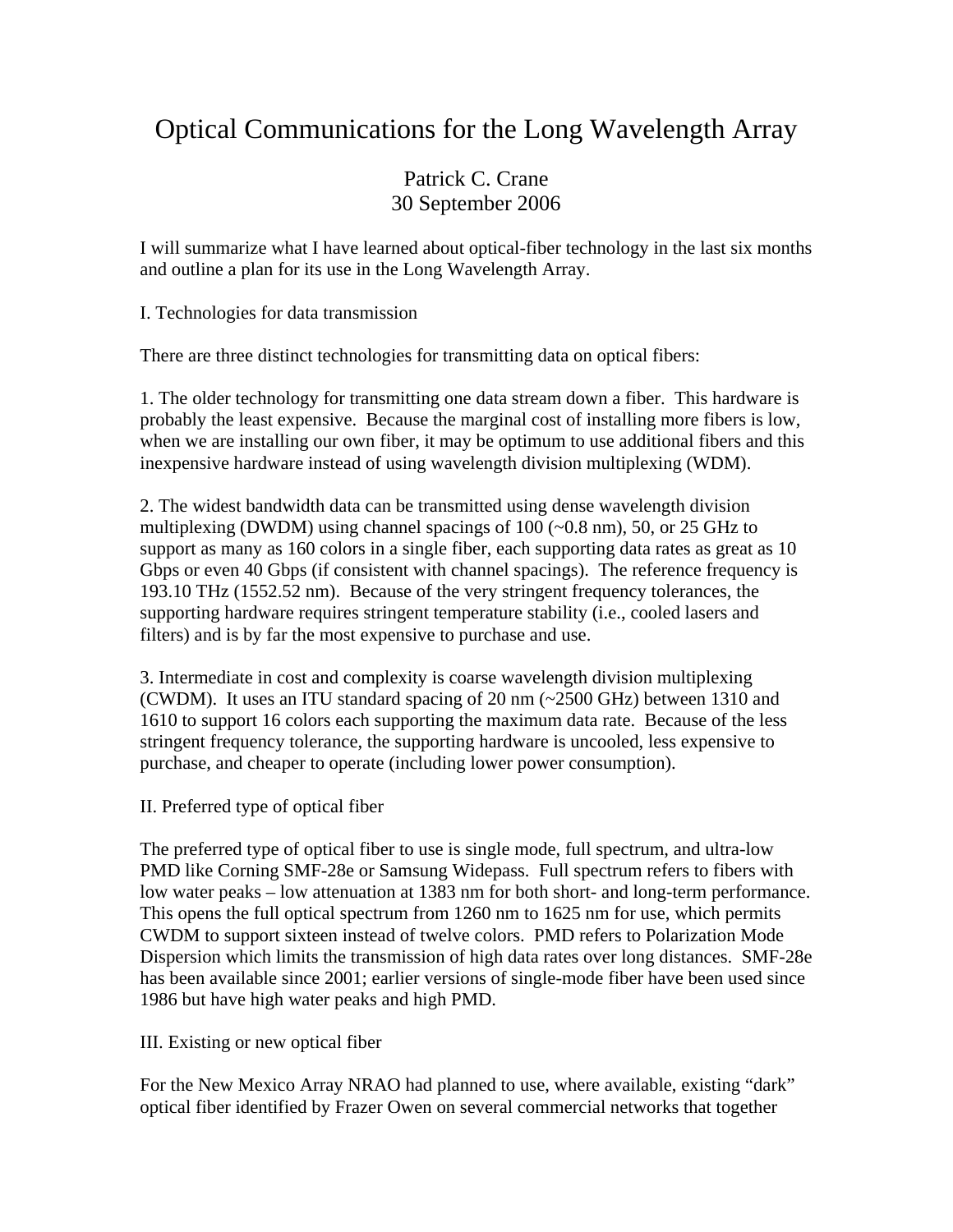serve most areas of New Mexico. Such optical fibers often may be leased for less than commercial rates. In a memo dated 26 January 2004 on "Fiber Miles for the New Mexico Array," Craig Walker used a nominal lease rate of \$900/mile/year (not actual rates from companies). The existing networks serve most of New Mexico and could provide an excellent backbone for the LWA. However, most of the installed optical fiber probably predates the introduction of SMF-28e optical fiber and similar fibers.

Nevertheless, some areas of interest to the LWA are distant from the existing networks and we would have to install our own optical fiber. Operationally, buried optical fiber is preferred, for thermal stability, lightning protection, and protection from severe weather, for example. Craig Walker used an estimate of \$35,000/mile for the installation of buried optical fiber. This number is roughly consistent with the cost of installing 100 miles of optical fiber in approximately 37 miles of trenches for the EVLA: \$1,000,000.

Hanging optical fiber from existing utility poles is another possibility. The Socorro Electric Cooperative, for example, supports joint-use agreements for such installations in exchange for 1/6 of the fibers, but insists they are not a fiber-operating company. We would have to repair, maintain, and operate our fibers. Mike Ford of Kelly Utility Field Services estimates that the cost of hanging optical-fiber cable from existing utility poles is about \$2/foot for labor. The type of optical fiber used is all-dielectric self-supporting (ADSS) which comes in bundles between 2 and 288 fibers. Above some number of fibers – perhaps 100 or so – a steel strand must be mounted to support the cable (at a higher cost, of course). The all-dielectric nature allows them to be hung on high-voltage lines, as high as 400 kV.

IV. Lessons from the EVLA

As I noted above, the marginal cost of adding additional fibers is very small. Steve Durand told me that increasing the number of optical fibers per EVLA antenna from six to twelve increased the cost of the optical-fiber installation by only \$20,000 out of \$1,000,000.

The optical transducers being used for the EVLA come in models with ranges of 40 km and 80 km.

Of the twelve optical fibers per EVLA antenna, seven are "dark". Of the remaining five, two are for the bi-directional distribution of analog local-oscillator signals, two support Gigabit Ethernet (bi-directional) for the monitor-and-control system, and one is for transmitting astronomical digital data from the antenna back to the correlator. The localoscillator signal is at 512 MHz; 95 (I think) percent is reflected back and used to determine the round-trip phase correction; the LO system has very tight specifications because it is ultimately multiplied to as high as ~50 GHz.

V. A proposal for the LWA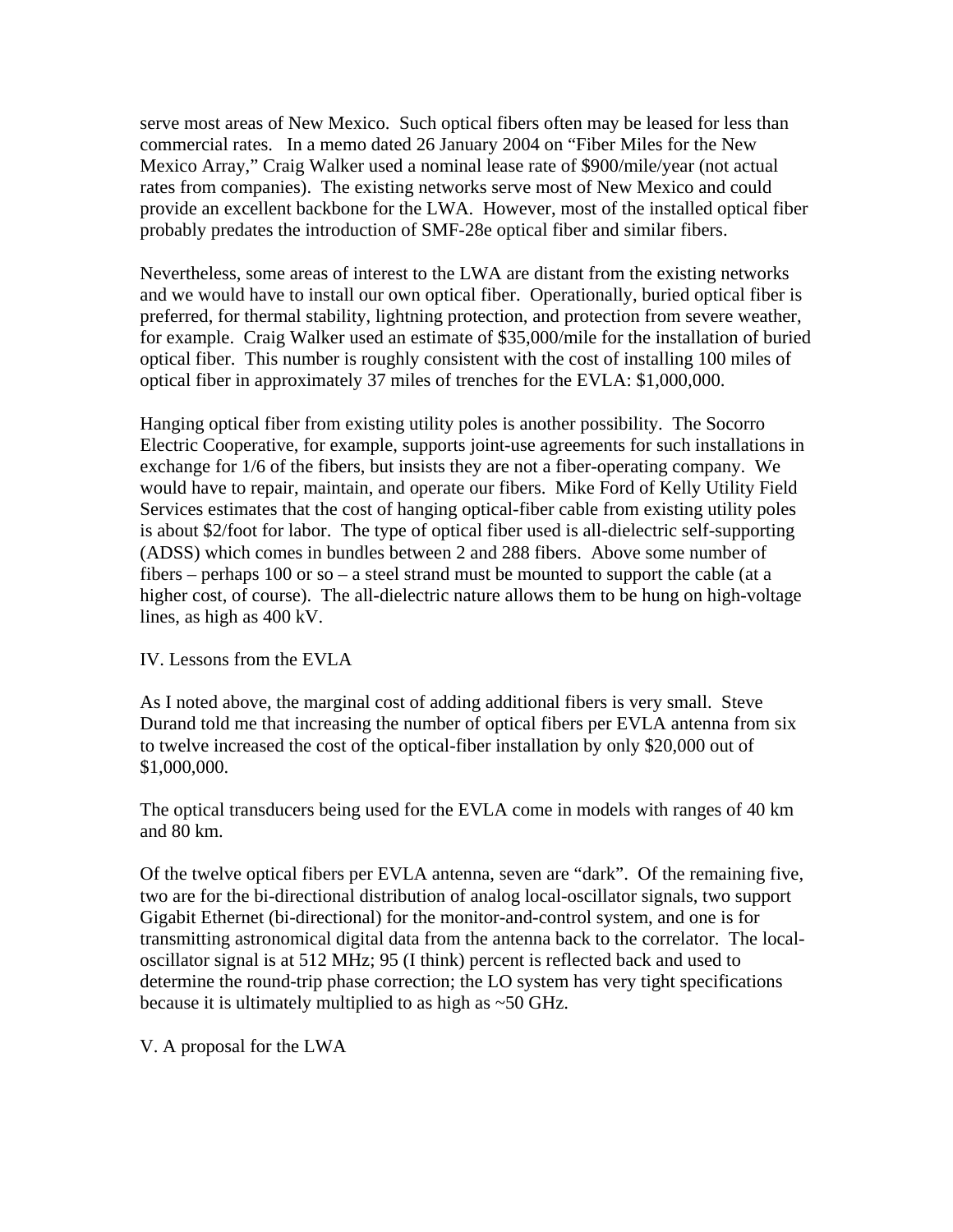I propose that the Central Core of the Long Wavelength Array be defined as that central, condensed part of the LWA that is supported by a dedicated power distribution network that supplies well-conditioned, uninterruptible power to the stations. Outside the Central Core the stations will be connected to the available commercial power supplemented by local uninterruptible power supplies. The stations in the Central Core will also be connected to a dedicated optical communications network, but some form of that network will connect all stations of the LWA to the correlator.

In the Central Core I propose that each station be connected to a bundle of twelve optical fibers in a system very similar to that of the EVLA:

- 7 dark fibers
- 2 fibers carrying analog local oscillator signals at 512 MHz (bi-directional)
- 2 fibers supporting Gigabit Ethernet (bi-directional)
- 1 fiber transmitting digital data from the station to the correlator

The local oscillator system will be based upon that of the EVLA with less stringent requirements. Gigabit Ethernet is an available standard. The data transmission will probably rely upon something like a synchronous optical network (SONET) or the more recently standardized (ITU G.707 and G.708) Synchronous Digital Hierarchy (SDH). The required analog bandwidth and digital data rates are not high by current standards; hardware should not be very expensive. These fibers should be buried.

It may be practical to extend this version of the optical communications network to nearby stations outside the Central Core. For more distant stations the most likely approach is to lease commercial dark fibers from the companies identified by Frazier Owen. Each fiber would connect many stations – like beads on a string (the available transducers support separations of as much as 80 km.) However, I think it is feasible to provide the full functionality described above for multiple stations on a single optical fiber by utilizing coarse wavelength division multiplexing (CWDM). If the fiber is full spectrum and ultra-low PMD like SMF-28e, CWDM will provide sixteen colors each of which can support bandwidths or data rates of 10 Gbps or higher. The sixteen colors could support 1) two colors carrying local oscillator signals, 2) two colors supporting Gigabit Ethernet, and 3) twelve colors transmitting digital data from the same number of stations. The local-oscillator and Gigabit Ethernet signals would be regenerated at each station along the fiber. Older types of fiber still should support twelve colors in total – enough to support eight stations.

However, many areas of interest for locating LWA stations may be in gaps between Frazer's networks or far from the closest fiber (like Dusty and Cuchillo). In such areas we should investigate the option of hanging our own optical fiber from existing utility poles – i.e., through joint-use agreements of the electric cooperatives. This option is likely to be less expensive than burying our own fiber. (Even if we had to install our own poles, I think it still would be cheaper.) If we do either, I favor the multiple-fiber rather than the multiple-color approach. Overhead fiber would be more exposed to more environmental damage but also would be easier to repair. We should double-check the